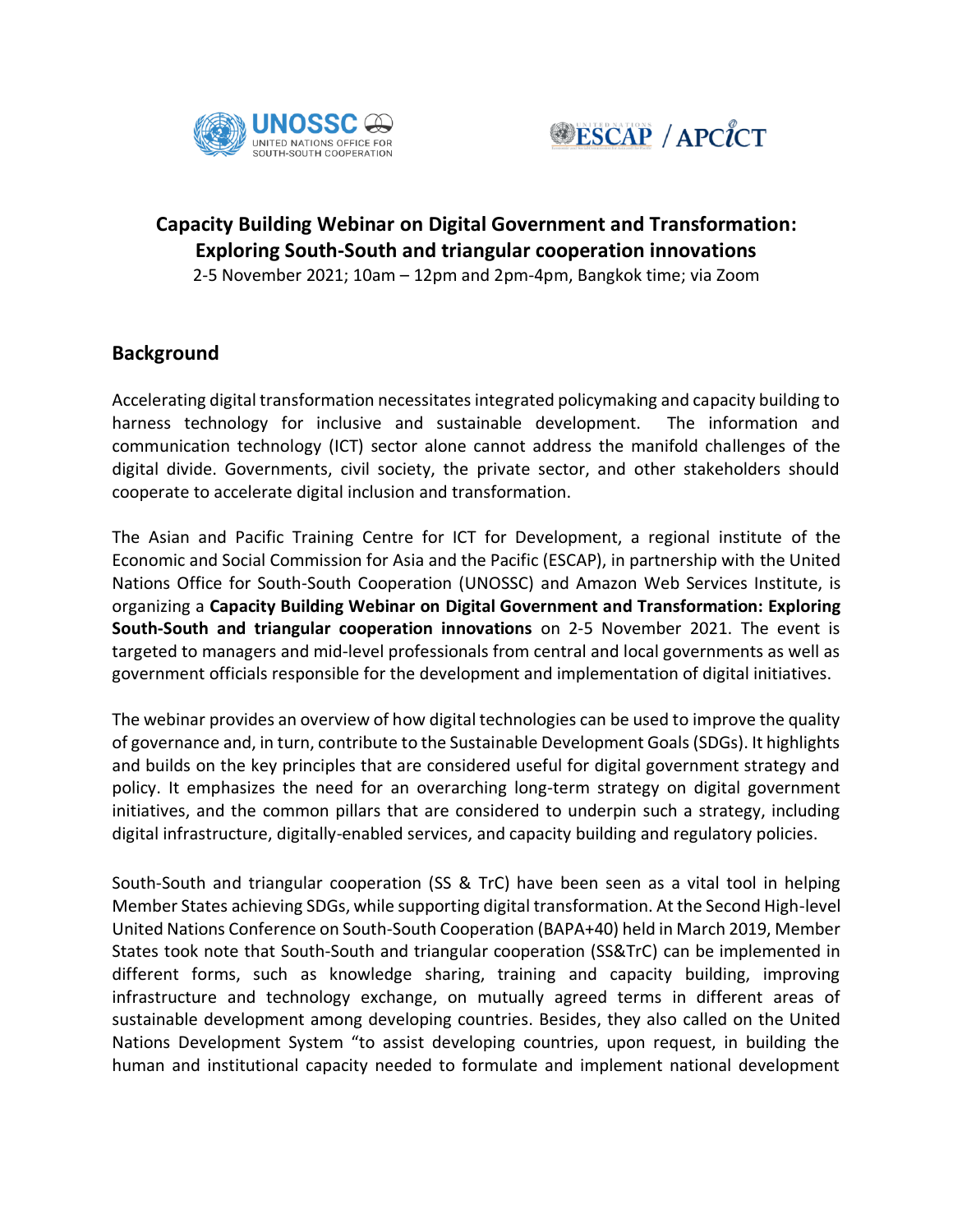policies, strategies and programmes for South-South cooperation, including sharing of good practices and experiences…". 1

The COVID-19 pandemic has demonstrated uneven capacities of countries in the global South to harness digitalization for the response to pandemic. Similarly, as challenges for recovery loom, a number of countries would need to have strategies to help them build capacities for digitalisation. South-South and triangular cooperation can facilitate such sharing of experiences and adaptation of policies, plans and strategies.

#### **Learning Outcomes**

At the end of the webinar, participants are expected to:

- Have greater appreciation of the growing pervasiveness of digital technologies in our public and private spheres and how the adoption of these technologies can impact governance;
- Understand the causes of failures of digital government projects; explore the use of design thinking in public service delivery; and discuss collaborative and participatory tools and methods to encourage both citizens and civil servants to participate in the design of digital government services;
- Explain components of Digital Government strategies and plans, and the associated processes; expand on the regulations and legal framework required for effective digital government transformation.
- Understand the different phases involved in implementing a digital government project life cycle; explore the emerging trends in digital government program implementation.
- Discuss and exchange ideas on how South-South and triangular cooperation can help strengthen digital government transformation.

#### **Structure**

The webinar will be held on 2-5 November 2021 via MS Teams (4 days; 10am – 12noon and 2pm-4pm, Bangkok time). It will consist of a series of lectures, group discussions, and presentations. The event will be conducted in English.

<sup>1</sup> <https://www.unsouthsouth.org/wp-content/uploads/2019/10/N1911172.pdf>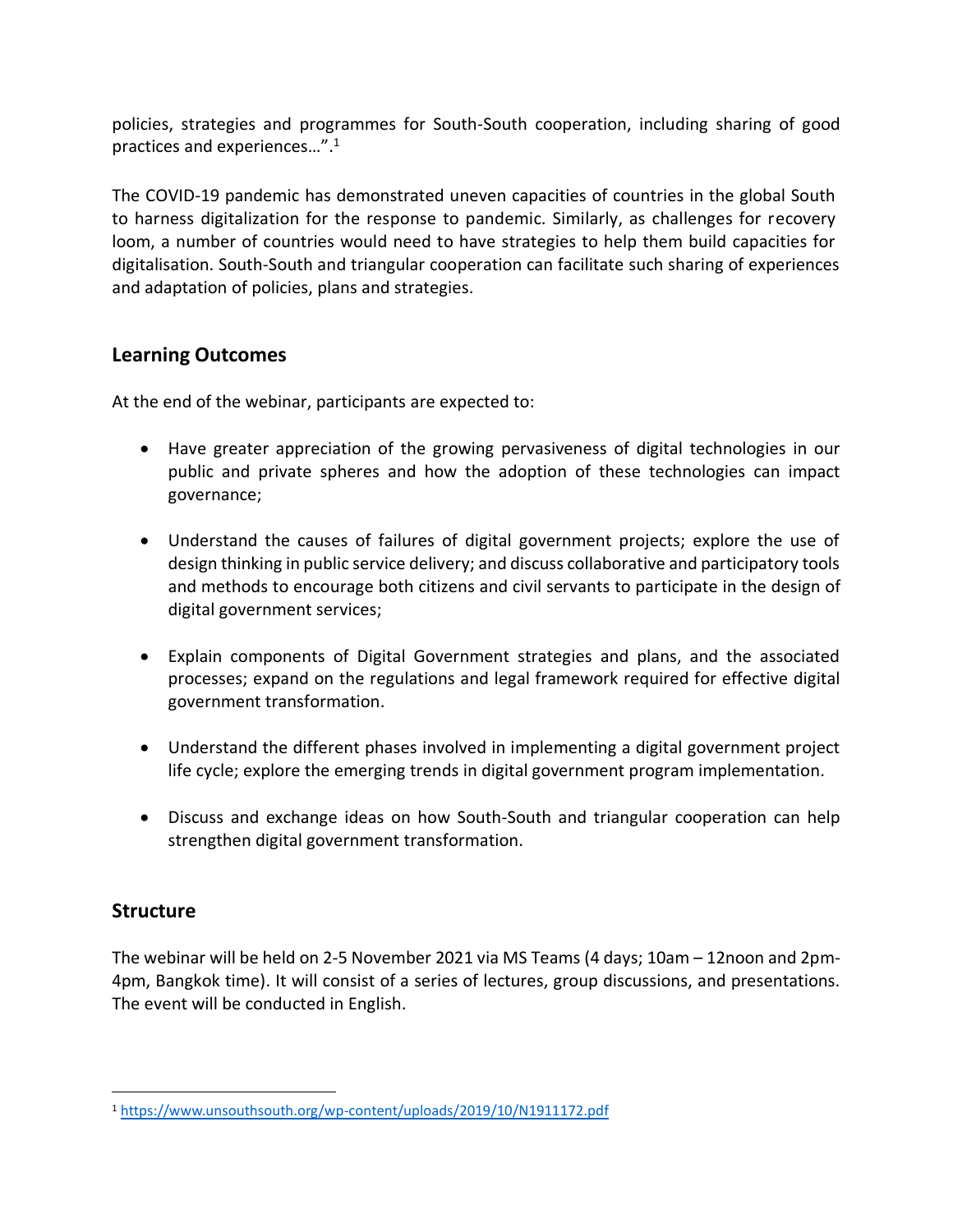## **Capacity Building Webinar on Digital Government and Transformation: Exploring South-South and triangular cooperation innovations**

2-5 November 2021; 10am – 12pm and 2pm-4pm, Bangkok time; via Zoom

| 2 November 2021, Tuesday |                                                                                                                                                                                                                                                                                                                                                                                                                                                                                                                                                                                                                                                                                                                                                                       |  |
|--------------------------|-----------------------------------------------------------------------------------------------------------------------------------------------------------------------------------------------------------------------------------------------------------------------------------------------------------------------------------------------------------------------------------------------------------------------------------------------------------------------------------------------------------------------------------------------------------------------------------------------------------------------------------------------------------------------------------------------------------------------------------------------------------------------|--|
| AM<br>$(10am - 12pm)$    | Opening<br>• Mr. Kiyoung Ko, Head, APCICT/ESCAP<br>" Mr. Denis Nkala, Regional Coordinator for Asia-Pacific, UNOSSC<br>Session 1: Digital Technology in Everyday Life and Governance<br>The session discusses the growing pervasiveness of digital technologies in our<br>public and private spheres, and how the adoption of these technologies can<br>impact governance; elaborates on the causes of failure of digital government<br>projects; and establishes the linkages between Sustainable Development Goals<br>agenda-related values of good governance and how digital technologies can<br>help achieve them.<br>Resource Person:<br>Prof. Amit Prakash, Associate Professor, Centre for IT & Public Policy, IIIT<br><b>Bangalore and APCICT Consultant</b> |  |
| <b>PM</b><br>$(2pm-4pm)$ | <b>Session 2: Design Approaches for Digital Government</b><br>The session introduces socio-technical perspectives of digital government;<br>explores the use of design thinking in public service delivery; and discusses<br>collaborative and participatory tools and methods to encourage both citizens<br>and civil servants to participate in the design of digital government services.<br>Resource Person:<br>Prof. Amit Prakash, Associate Professor, Centre for IT & Public Policy, IIIT<br>Bangalore and APCICT Consultant<br><b>Presentation by guest speaker (20mins)</b><br>Mr. Ashish Narayan, Programme Coordinator, International Telecommunication<br>Union (ITU) Regional Office for Asia and the Pacific                                            |  |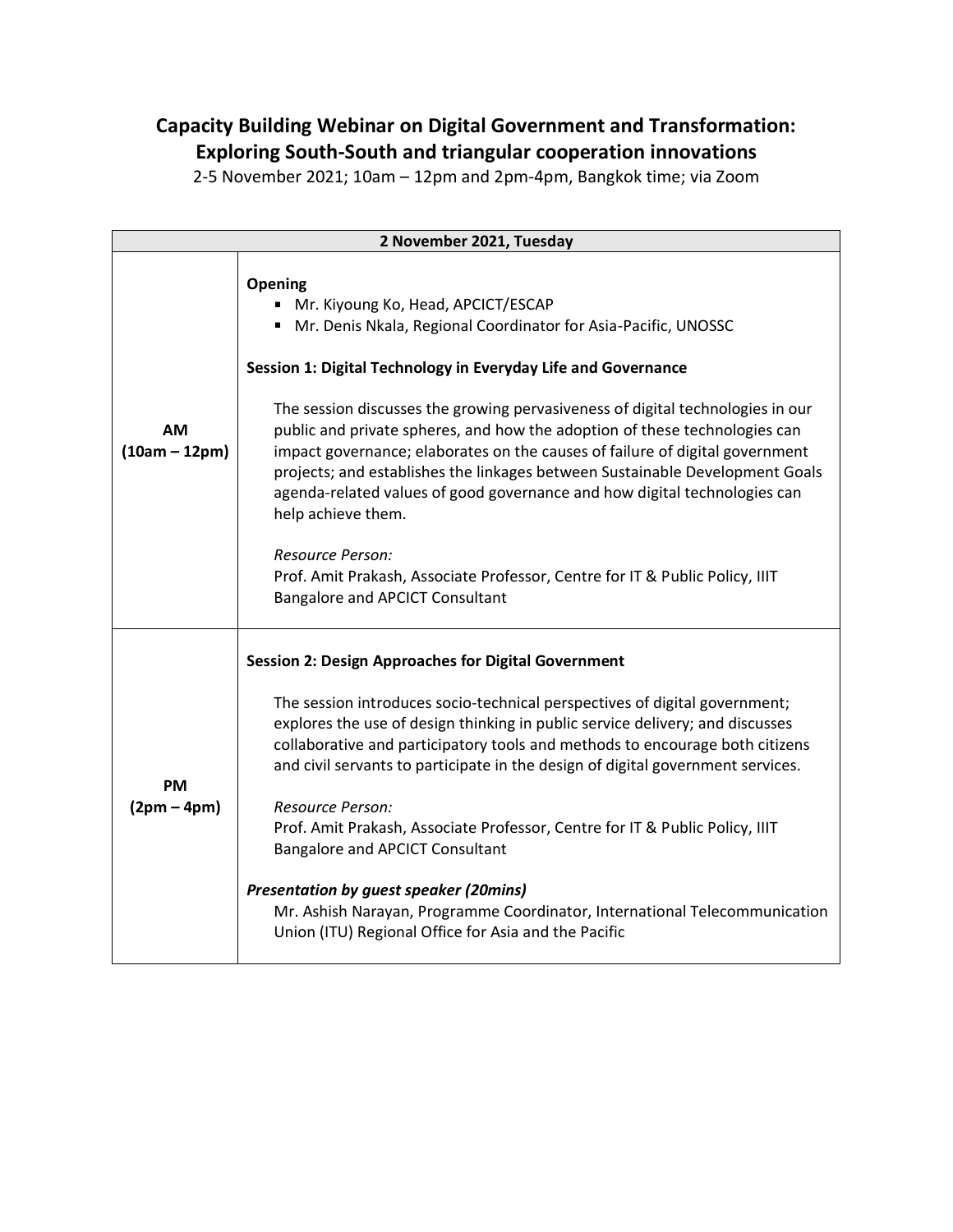| 3 November 2021, Wednesday   |                                                                                                                                                                                                                                                                                                                                                                                                                                                                                                                                                                                                                                                                                                                                                             |  |
|------------------------------|-------------------------------------------------------------------------------------------------------------------------------------------------------------------------------------------------------------------------------------------------------------------------------------------------------------------------------------------------------------------------------------------------------------------------------------------------------------------------------------------------------------------------------------------------------------------------------------------------------------------------------------------------------------------------------------------------------------------------------------------------------------|--|
|                              | Presentation: Making Change Happen with the 3 Cs - confidence, capability and<br>the cloud (20 mins)                                                                                                                                                                                                                                                                                                                                                                                                                                                                                                                                                                                                                                                        |  |
| <b>AM</b><br>$(10am - 12pm)$ | Many policy makers understand the concept of digital transformation and are<br>exploring the role the cloud can play in improving delivery of services to<br>citizens, gaining new insights, designing new policies, becoming more data<br>driven and innovating. But often they do not feel confident in developing or<br>effectively implementing policy frameworks to make the most of these<br>capabilities. The objective of the session is to discuss the critical success factors<br>that continue to work in transforming governments, their services, policy design<br>and implementation, and their relationship with their citizens.<br>Ms. Jane Treadwell Government Transformation Lead, Amazon Web Services<br>Institute Asia Pacific & Japan |  |
|                              | <b>Session 3: Digital Government Strategies</b>                                                                                                                                                                                                                                                                                                                                                                                                                                                                                                                                                                                                                                                                                                             |  |
|                              | The session explain components of digital Government strategies and plans,<br>and the associated processes; discusses the key components of a digital<br>government strategy; and expands on the regulations and legal framework<br>required for effective digital government transformation.                                                                                                                                                                                                                                                                                                                                                                                                                                                               |  |
|                              | Resource Person:<br>Prof. Amit Prakash, Associate Professor, Centre for IT & Public Policy, IIIT<br><b>Bangalore and APCICT Consultant</b>                                                                                                                                                                                                                                                                                                                                                                                                                                                                                                                                                                                                                  |  |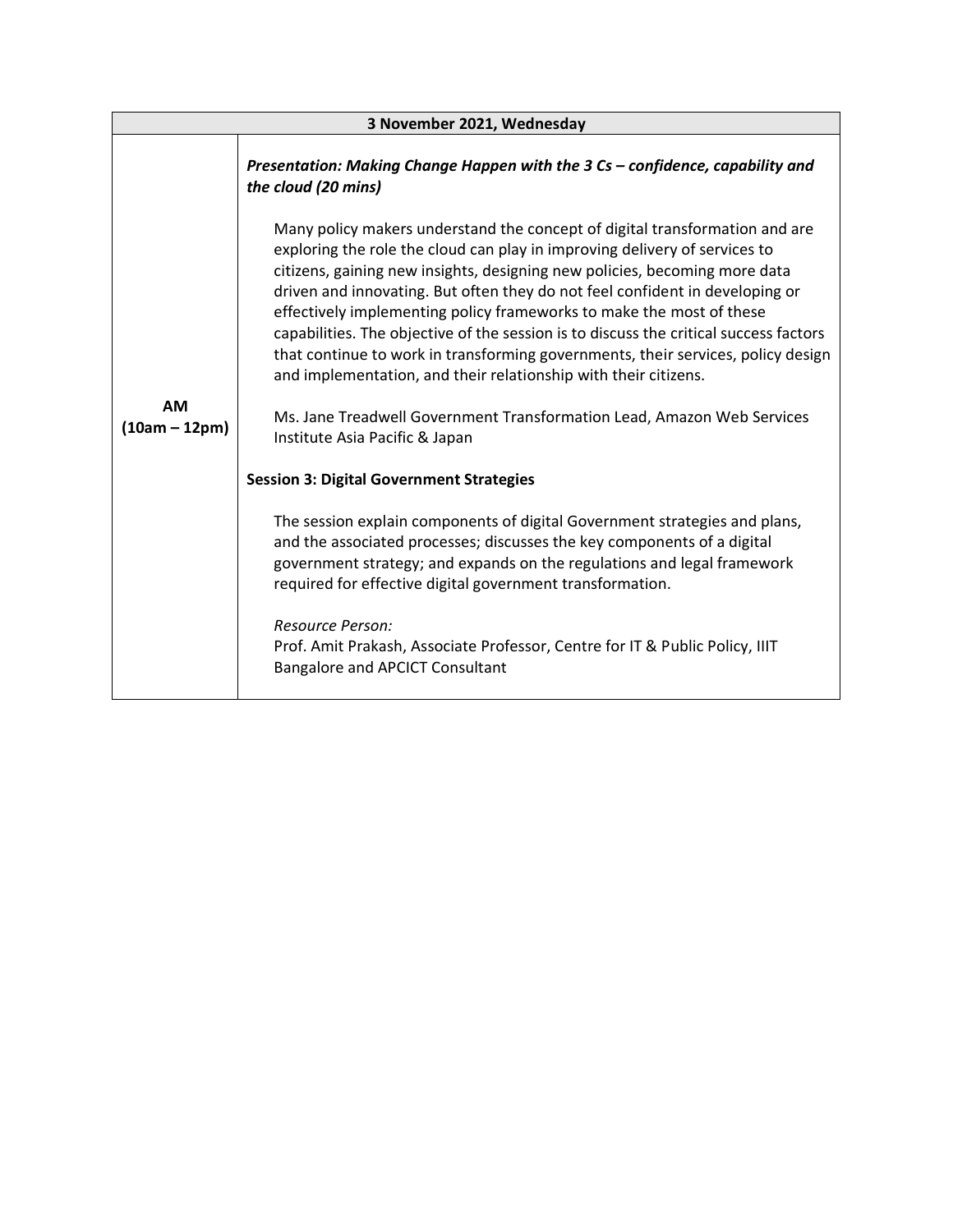|                       | <b>Session 4: National Experiences and Lessons Learned</b>                                                                                                                                                                                                                                                                                                                                                                |
|-----------------------|---------------------------------------------------------------------------------------------------------------------------------------------------------------------------------------------------------------------------------------------------------------------------------------------------------------------------------------------------------------------------------------------------------------------------|
| PМ<br>$(2pm-4pm)$     | Presentation: South-South and triangular cooperation and their contribution to<br>development cooperation<br>" Mr. Denis Nkala, Regional Coordinator for Asia-Pacific, UNOSSC<br>Country Presentations: National digital government strategies and programmes of<br>selected countries in Asia and the Pacific (10-12 mins each)<br>1. Pakistan<br>■ Mr. Ajmal A. Awan, Member of International Coordination, Ministry of |
|                       | Information Technology and Telecommunication, Pakistan<br>2. Maldives:<br>■ Mr. Mohamed Shareef, Minister of State, Ministry of Environment,<br>Climate Change and Technology, Maldives<br>3. Philippines<br>■ Mr. Alvin M. Navarro, Assistant Secretary, Digital Capability and                                                                                                                                          |
|                       | Transformation, Department of ICT, Philippines<br>4. Republic of Korea<br>■ Mr. Sungjoo Son, Director, Digital Government Cooperation Division,<br>Ministry of the Interior and Safety<br>5. Pacific country (tbc)                                                                                                                                                                                                        |
|                       | 4 November 2021, Thursday                                                                                                                                                                                                                                                                                                                                                                                                 |
| AМ<br>$(10am - 12pm)$ | <b>Session 5: Implementing Digital Government Programs and Projects</b>                                                                                                                                                                                                                                                                                                                                                   |
|                       | The session discusses sector-specific cases where digital government programs<br>can contribute to citizen-centric services; introduces the different phases<br>involved in implementing a digital government project life cycle; and explores<br>the emerging trends in digital government program implementation.<br>Resource Person:<br>Prof. Amit Prakash, Associate Professor, Centre for IT & Public Policy, IIIT   |
|                       | Bangalore and APCICT Consultant<br><b>Presentation by guest speaker (20mins)</b><br>Mr. Forhad Zahid Shaikh, Chief Strategist, e-Governance, South-South Network<br>for Public Service Innovation (SSN4PSI)                                                                                                                                                                                                               |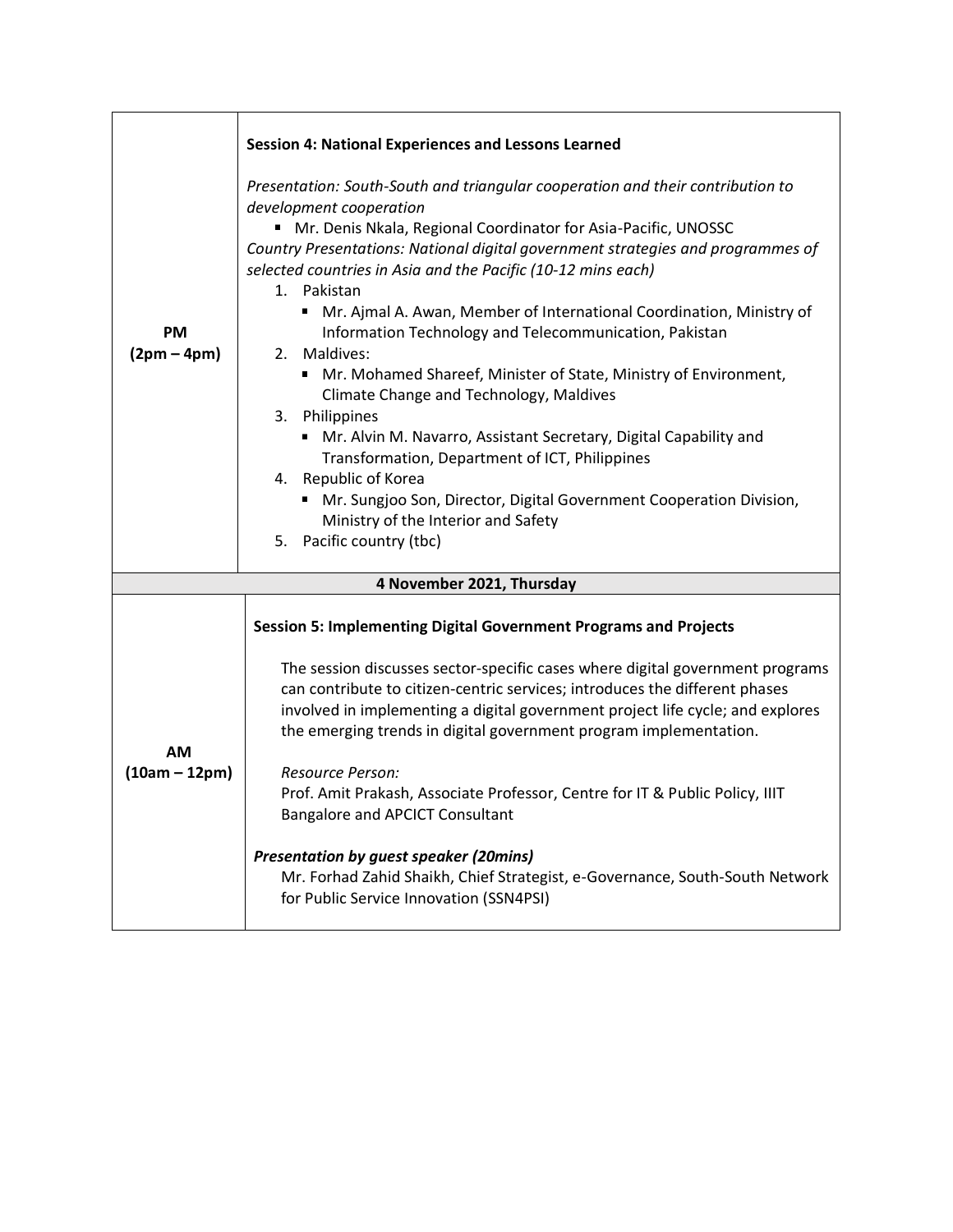|                          | <b>Session 6: Emerging Technologies</b>                                                                                                                                                                                                                                                                                                       |
|--------------------------|-----------------------------------------------------------------------------------------------------------------------------------------------------------------------------------------------------------------------------------------------------------------------------------------------------------------------------------------------|
| <b>PM</b><br>(2pm – 4pm) | The session discusses key emerging digital government trends; explores the<br>potential of Artificial Intelligence technologies in digital government and<br>highlights the ethical concerns associated with artificial intelligence; and<br>discusses the need for and importance of robust data governance and digital<br>identity systems. |
|                          | Resource Person:<br>Prof. Amit Prakash, Associate Professor, Centre for IT & Public Policy, IIIT<br>Bangalore and APCICT Consultant                                                                                                                                                                                                           |
|                          | <b>Presentation by guest speaker (20mins)</b><br>Ms. Nuriye Ünlü, Commission on Science and Technology for Sustainable<br>Development in the South (COMSATS)                                                                                                                                                                                  |